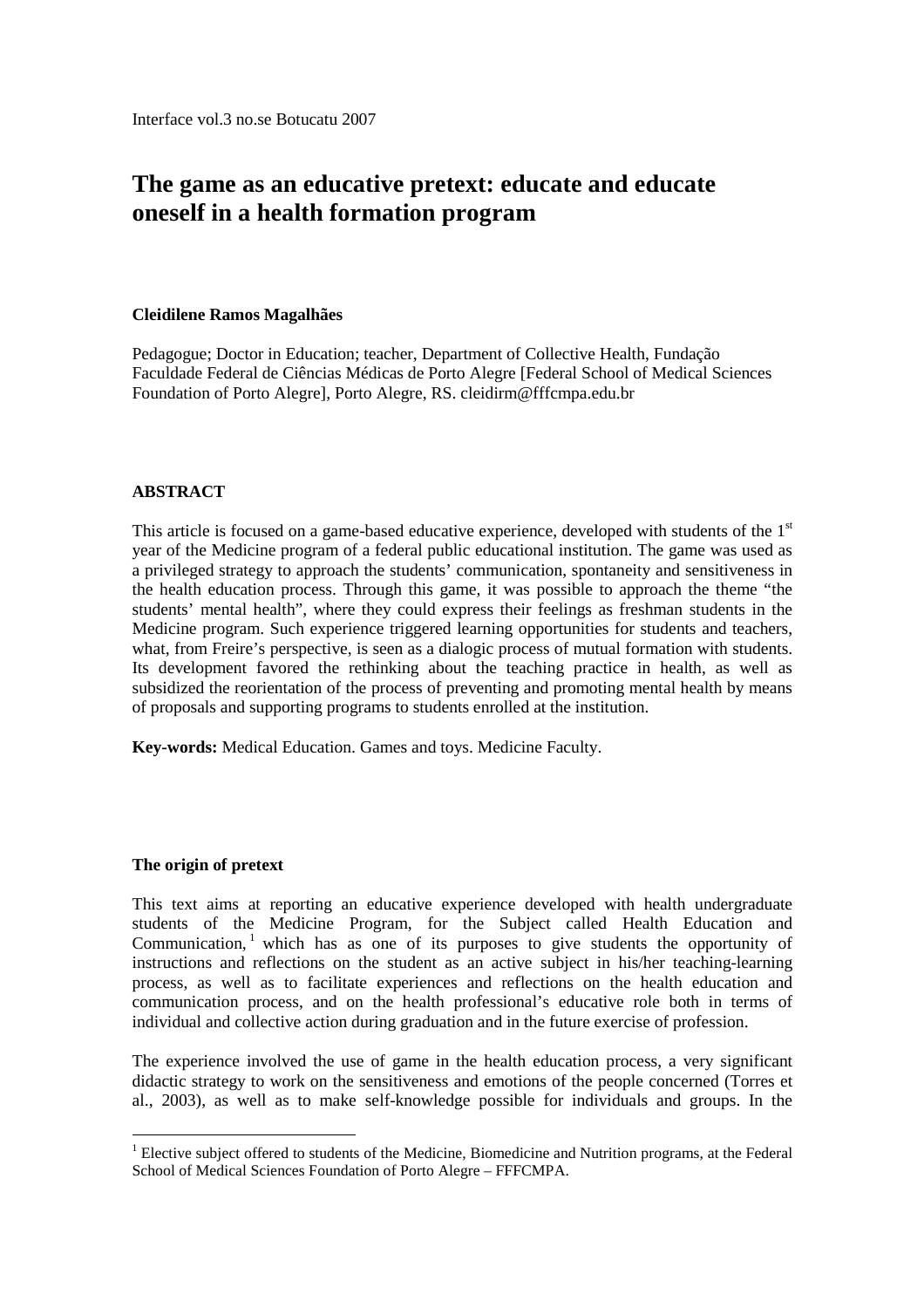experience reported, the game allowed the analysis of the health education theme, as well as the discussion and reflection by students of their own teaching process, what was developed in a double perspective: the contribution of the educative games to health professionals' formation and action and the experience of game within the group, focused on the students' mental health, students' and teachers' learning. A process of self-knowledge and reflection by students, and also of teachers' reflection and reorientation of the educative practice under consideration and other forming processes in which the teacher involved participates. The genesis of the educative process and the teacher's action itself carry the presupposition of inquiry, questioning, research and the constant reconstruction of such processes. Combined with that, the rethinking of the practice itself, as well as its record and analysis in a natural environment (Bogdan & Biklen, 1994; Ludke & André, 1986) allow teachers not only to document, but also use such records to subsidize their studies, their researches and reorient their own practice (Zabalza, 1994) as a teacher and a researcher. A process that is part, or rather, that should be part of the teachers' work, as one of the knowledge necessary for the conscious teachers' practice (Freire, 2000) and committed to the constant improvement of the teaching-learning process.

Thus, the work presented herein is featured as a reflective report of a teaching experience developed by the author. The data supporting this reflective analysis are the written records (written by students) of the game performed, as well as the observation *in loco* of the said game and its discussion with the participant students.

Then, we understand that the said report is directed by the qualitative perspective of research

(Bogdan & Biklen, 1994; Lüdke & André, 1986), provided that it is based on data collected in a natural environment and involves an inquiring look (Freire, 2000) over the experience performed: the written records that came along it, the memories and reflections triggered at the moment of its performance, those distanced along time and those at the moment of producing this text.

In relation to that, it is worth mentioning that rethinking the teachers' practice itself and the rearrangement of educative activities and formation processes in development in the environment where they take place, characterize this experience and have in the last years been pointed as of primary importance when it comes to teachers' formation and performance (Barea et al.,2005; Mizukami et al., 2002, 1998; Schön, 1993).

We can even say that such process appears as a feasible and interesting possibility of searching more and more significant educative alternatives for students, due to its playful and educative nature and its commitment with the learning and formation of those professionals, who shall act essentially within the context of human interactions, who will deal with emotions, lives. Therefore, it's quite appropriate to provide them with a more humanized and sensitive formation on such concerns and the constant rethinking about this type of teachers' practice is more than convenient, it's necessary.

The text is structured as follows: it presents some notes about the professional graduation in health and procedures adopted by the institution, situating the subject's proposal under consideration; it raises the discussion about education in health and, particularly, the contributions made by playful activities, like the game, to the health professionals' humanistic formation; it presents the activity performed and its development for the group, for the subject direction and the direction of other subjects within the institution sphere. Finally, it introduces some reflections triggered by the experience based on health teachers' perspective, a process that involves teaching and being graduated in health in specific terms, and educating and being educated in health in more broad terms, from the social-educative standpoint.

#### **The professional formation in health: presuppositions and courses**

In the last years, especially from the early 90s, the debate about the formation of health professionals has been remarkable, not only for the proposals to reformulate the graduation programs, which respond for a professional profile that meets the social demands of population, but also for the primacy given to the search for improvement and humanization of such professionals formation (Lampert, 2002; Ramos-Cerqueira & Lima, 2002; Garcia, 2001). Do such proposals mean a rescue or is this a scarcely explored approach in this formation area?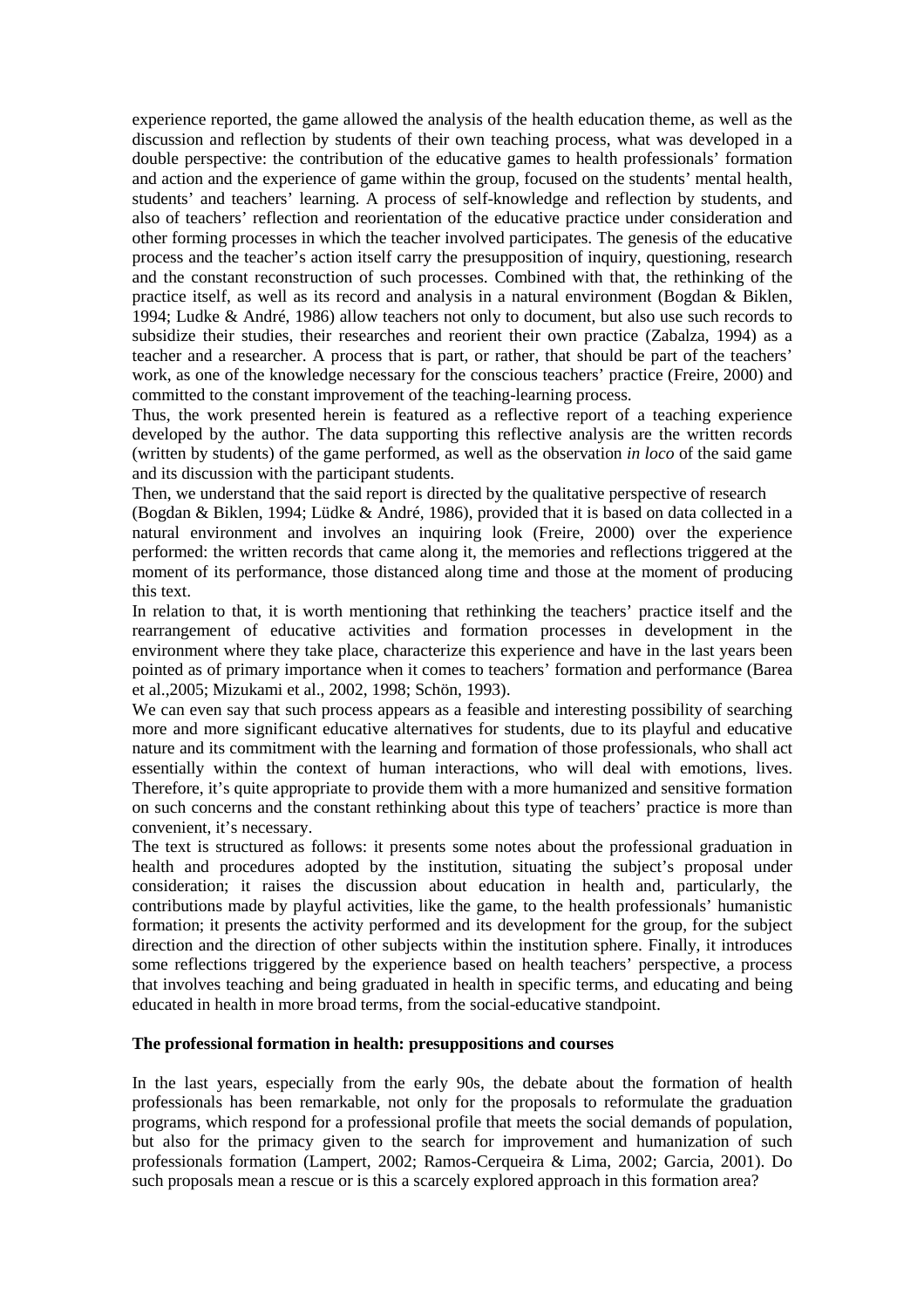What there is in mind is that this approach and the human dimension development in the health professional formation process are indispensable for its practice, in its relation with patients, in the performance of its educative role as a health professional and in social relations it establishes with people (teachers, its peers, other professionals, communities, etc.); and, therefore, they must be explored and experienced by students, undergraduate professionals.

Just like the student, Will the future professional develop attitudes and skills in a more humanized perspective if he/she does not experience them during its formation? If he/she is challenged, incited to show him/herself as a human person, endowed with feelings, emotions, wishes, expectations and needs; if he/she is confronted with others in his/her differences, so that he/she can take a lesson from them and learn how to comprehend, respect, value and live together, he/she will have unique opportunities to show him/herself as a more sensitive student and future professional able to perform more sensitive and humanized health practices.

Those proposals of change in the professional formation aim at surpassing the traditional formation model and seek essentially an entirety in heath practices, through an innovative educative process focused on the student and his/her learning process, with a bigger emphasis on health promotion, where the social reality and the health system is taken as the field of practice since the beginning of the formation process, just to name some of its presuppositions (Lampert, 2002).

It is worth emphasizing that such proposals find repercussion and reference, above all, in the experiences of popular education (whose precursor and basic theoretical reference is the educator Paulo Freire); in his interactions with the local social movements and his educative practices, essentially based on the dialog with the communities; in the popular knowledge and practices of health education that break with an authoritarian and normalizing formation and practices of biomedical, biologist health of the relations between health services and population (Vasconcelos, 2001). Ongoing proposals that really need to be fulfilled and built in the Brazilian schools' reality, but that move or try to move towards what Assis (2001) calls "a new sensitiveness in health practices". Practices focused on aspects very little valued up to this time within the contexts of formation and assistance practice in health: group dynamics, playful activities, educative games and groups, among others, that give room bringing up issues like health in the collective sphere, the sphere of exchanges and the possibility of deepening learning, strengthening bonds (Assis, 2001) and rescuing spontaneity, the playfulness and the human essence of each of us; aspects that must essentially taken into account and explored in the educative process developed with students, not for them (Freire, 2000).

These presuppositions and the authors that investigate and debate on education and human formation in a broader sense, as well as health education in a specific manner are our interlocutors in this reflective report. That's what we seek to express and elucidate below, in such a way that the experience can be better comprehended in terms of its theoretical foundation.

### **Health education: Playful activities contributions and the dialogic educative process**

The educative experience dealt with by this text had its place during an elective subject that proposes to contribute to the health professionals formation in a humanistic perspective, directed to development of skills and attitudes like communication, the critical and creative thinking, and a responsible behavior before the educative role that those professionals have to perform within the social reality.

In a logical sense, the formation of those professionals within a humanistic perspective and, above all, the development of attitudes, like an ethic and responsible behavior, skills, like communication in the professional-patient relationship, and the critical and creative thinking do not occur within the strict sphere of a subject, but depend on the development of a whole curriculum and experiences that students have along their formation programs, what in the case of our institution, is covered by the curriculum reformulation recently proposed and implemented (2004) in the Medicine program. However, we believe that having a subject objectively and expressly focused on such content is an element that can make a difference in the student's formation. At least, that's what is intended.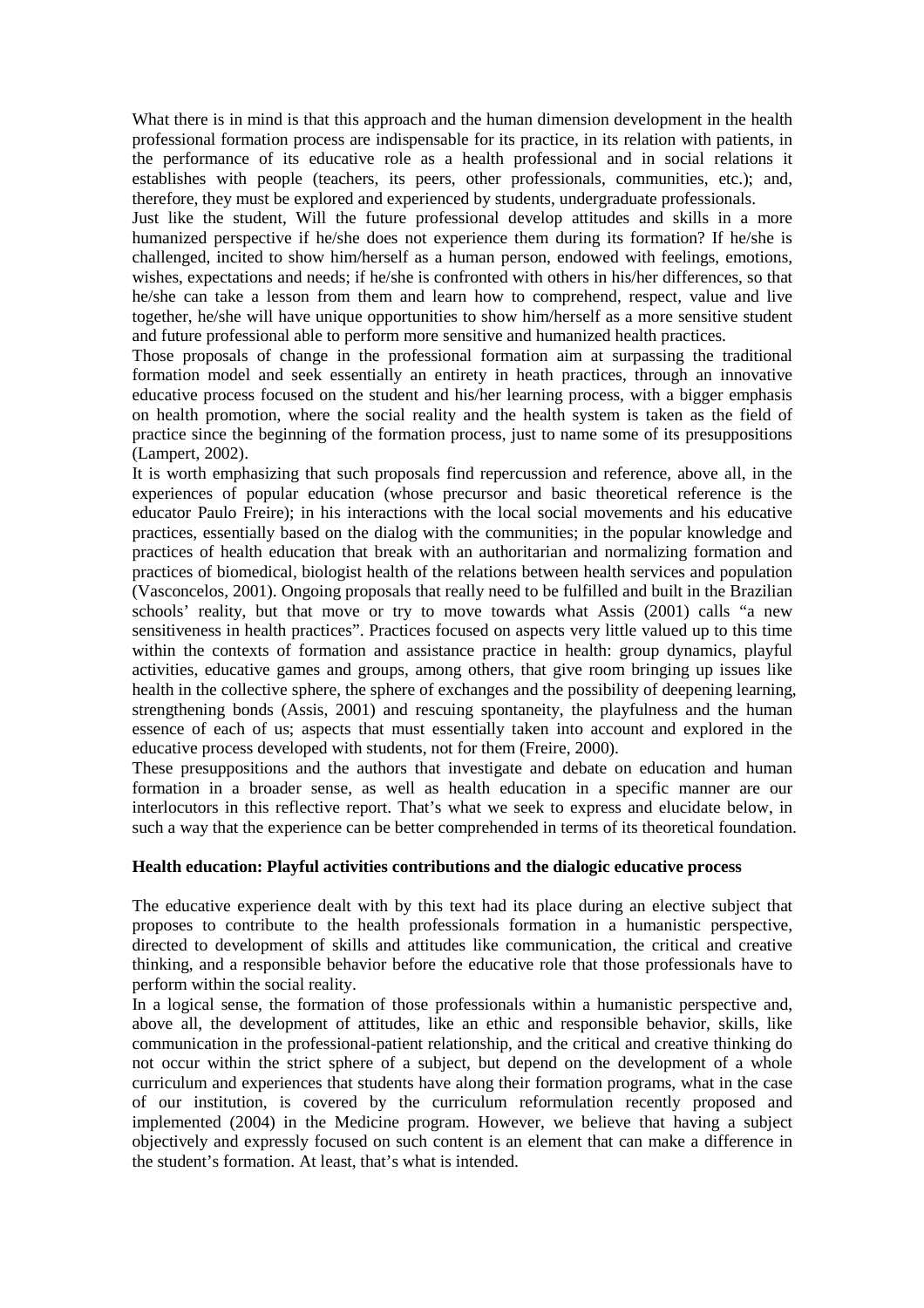Within this context, the subject proposes that students know, discuss and experience in the classroom practice and/or within the social context, the Health Education approach, based on several educative strategies where they can identify and exercise their educative role as health professionals.

One of the educative strategies presented, discussed and experienced *in loco*, in this subject, are the game and/or group dynamics and playful activities. Strategies intended to think of and exercise the individual and the collective attitudes, evidently from the differences standpoint. Diverse-natured differences (gender, age, culture, socio-economic origin, profession, instruction and/or education level, ethnicity, thinking, etc.), as much diverse as human beings and the educative possibilities are to deal with them, and the knowledge constructions derived from there.

We considered what other experiences with games or playful activities have pointed both in the work with children (Melo, 2005), and adults, patients under treatment and health rehabilitation (Torres et al., 2003). Experiences that confirm and emphasize the potential of this type of activity for the stimulation to social life and the student's constructive process, for the problem and solution exchange and sharing opportunities, in an interactive, horizontal and dialogic manner (Freire, 2000). A perspective that has shown to be very effective in educative terms, mainly in relation to strategies intended for education and health promotion.

It is still worth emphasizing that playful activities enable teachers and students, in an educative relationship, to work, exercise and reflect upon the human being nature itself, its incompleteness, what, according to Freire (1979), is the fundamental base supporting the educative process. The man incompleteness makes him an unfinished being, who does not know in an absolute manner. "Knowledge occurs through constantly surpassing ourselves" (Freire, 1979, p.29), in exchanges and horizontal relationships established between teacher and students. Para Freire (1979, p.28), "the man should be the subject of his own education", for the understanding that "nobody educates anyone", and that education is a permanent process. Thus, it's understood that the teacher should not put himself as a superior person that teaches a group of ignorant people. He points that the teacher needs to take a modest behavior, because his knowledge is relative, and recognize that students also have a relative knowledge. Understanding that people are educated because are relationship beings, able to reflect upon reality, comprehend it and make its creation and recreation possible – that's where the true meaning of education lies.

Freire (1979, p.31) understands that "Education does not consist in an adaptation process of man to society". The man only identifies himself in his own action, whose objective is the time, historicizing him, making him the subject-history. Thus, the man relationships are reflective, consequent, transcendent and temporal, that's what makes him be himself. The education needs, however, to give opportunity so that individuals can exercise their own individuality.

And that means respecting other people in their diversity, in their incompleteness.

Working the incompleteness within the educative process, in the teachers' pedagogic practice implies dialogicity, enabling the new, the different, the students' reflection and creation process, what also involves the teacher's commitment, dealing with the unexpected, the unforeseeable, the surprising experiences of the social relations at school. And why not saying in the social relations in the health field, mainly when the professionals of this area deal along their formation and professional experience with human relations, the unfinished things, the human being in their wideness and specificity.

A depiction of such incompleteness, of surprising experiences in the educative process in health and teaching health is what we described below.

#### **Description of an educative experience: the feelings game**

The activity described in this work was developed in the first semester of 2005, within the context of an elective subject, "Health Education and Communication", offered periodically to all the institution's students, but that, for time adequacy purposes, was only developed with the Medicine students. The same one involved the participation of freshman Medicine students,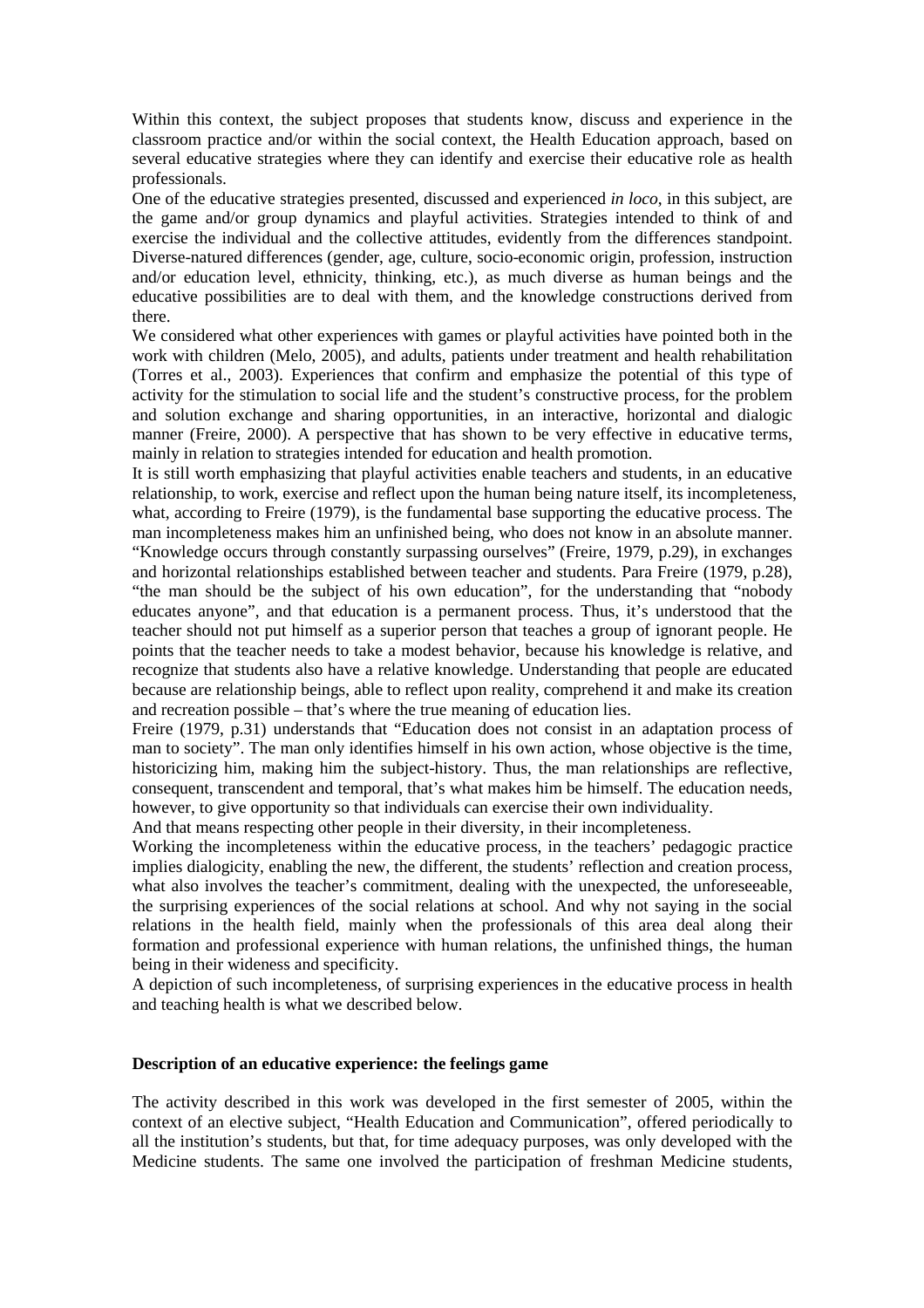after the three first months of classes at the college. Fourteen students participated in the activity, of which nine were boys and five girls.

The activity was developed based on the study of a provocative text on the use of games in the educative work with groups of diabetic patients (Torres et al., 2003). The proposal was for a group of students to lead the discussion on the said text in the classroom, establishing a problem and pointing their contributions to the health practice in theoretical and practical terms. Beside the text, the students were provided with an example of game (mentioned, but not developed in the text), called "Barquinhas do sentimento" ["Boats of feeling"] (Gonçalves & Perpétuo, 2002), whose original proposal was to raise the joy and sorrow feelings among the participants in the game, working the empathy and emotional aspects in the individual and group perspective.

The Group proposed that the theme "Group's Mental Health" should be expressed in the group dynamic based on the students' positive and negative feelings in the three first months of the program.<sup>2</sup>

The group accepted the game rules and it occurred, in a first moment, through the writing of the feelings, in a very easy manner (those written records were used as a base in our analysis and reflection about this experience). After writing about the feelings, these writings were collected in a box and redistributed among the participants, who proceeded with the reading, socialization and discussion about the feelings expressed by the group. The moment of socialization of those feelings revealed positive and negative common points, frustrations and even critiques about the direction of the first year's subjects, including that that enabled the performance of this dynamics (which contrasted, from the approach standpoint, with the other essentially basic subjects of the first year's curriculum).

The approach to the theme "group's mental health" was very favorable to the feelings socialization, the sharing of common experiences and the exchange of knowledge and survival strategies when entering the university, what maybe had not occurred, at least in the group's, the collective perspective, and worked as an anchor, as a mutual support for the group. This group space was very fertile, not only for the feelings socialization, but also for critiques and suggestions on activities carried out along the course, at least during the first year, a crucial moment for any student entering the higher education.

The theme proposed personally moved and involved the group participants, maybe due to one of the group members' family life experiences and the condition of entering the university (it's worth remembering that it is about a Medicine program). Especially this latter factor seems to have been decisive in the choice of the educative action proposed by the group: the students had entered the university only three months before and experienced moments of a lot of pressure, with tests, works, need of study habits and rhythm. Finally, they were experiencing the rites of transition from the pre-university-student phase to undergraduate students of Medicine at that time, with new routines (activities, study, dwelling, sleep, etc.) and personal and/or family pressures so that they kept on succeeding in their personal and academic life. This was a situation related to the students from the group under consideration and that moved the group making them propose the theme "Group's Mental Health" as a work subject using the game mentioned. Even though it was the teacher that suggested the game exemplification, the group was quite sensitive when proposing that the game theme should be something that made sense to them and their colleagues and that could be used as a self-knowledge and learning method.

 The educative space provided by the activity was quite creative, productive, but at the same time unexpected, unusual, surprising: when we proposed that the group should discuss about the theme and give examples through the use of one of the games, we didn't realize that the game's subject theme could be exactly the "group's mental health". On the other hand, neither the group students themselves realized that the dynamics would take such dimension, both in the feelings expression and the anticipated and spontaneous evaluation of the subjects and the first semester of course. And it is exactly in this process to deal with the unusual; with the reflection on the reality experienced and situating yourself in the group; with the unexpected; with feelings (afflictions, frustrations, wishes, etc.); with the unfinished condition of the individuals in formation – youngs in process of change of life phase, experiencing rites of transition that

<sup>&</sup>lt;sup>2</sup> The data generated about the "group's mental health" will be another text's subject of analysis.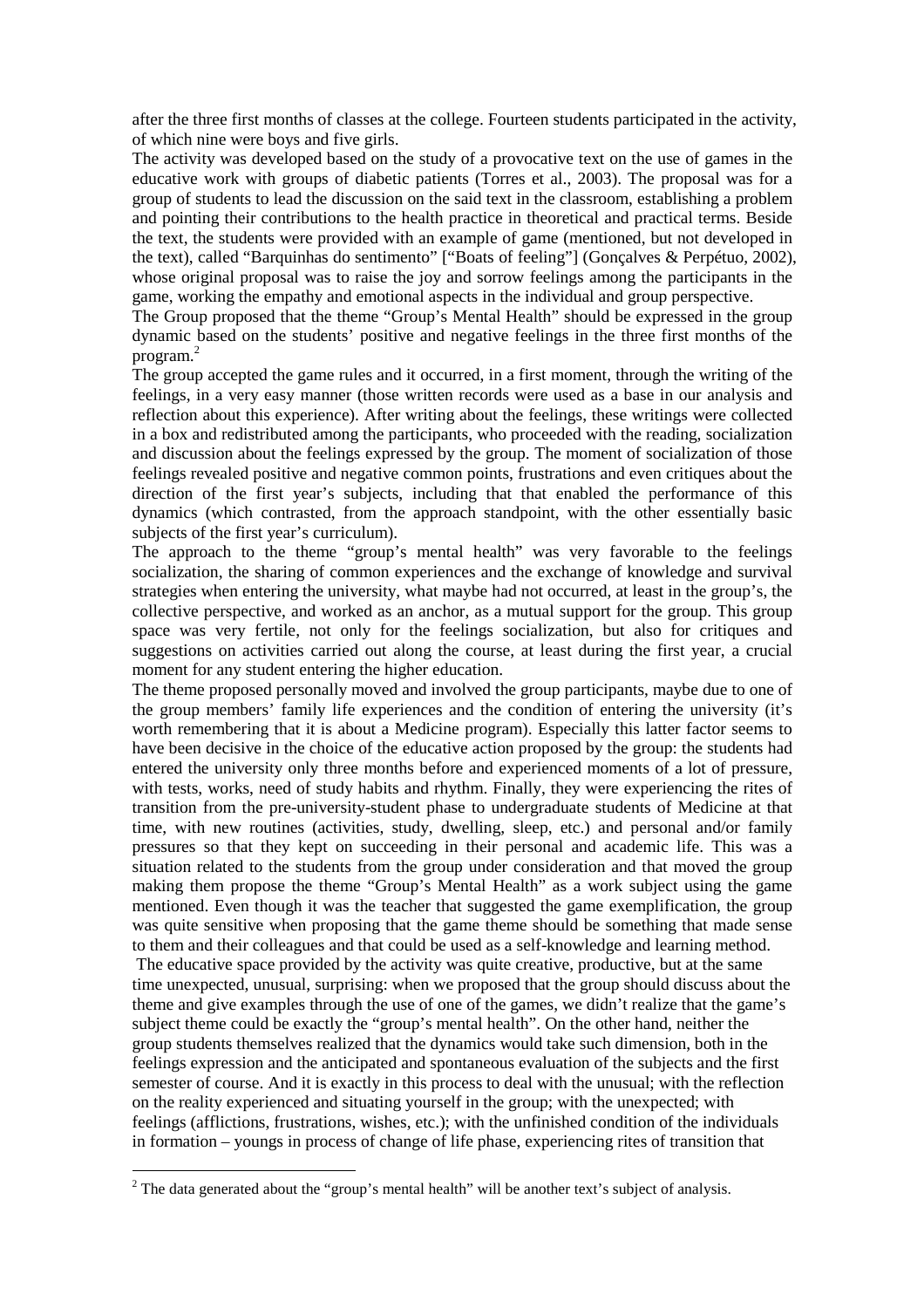made them unstable, confused and insecure before the entrance to the course, the study and work burden – that lies the richness of the educative process described.

As an educator and also as an unfinished being that forms and is formed through the students' formation process (Freire, 2000), it was impossible not to get involved, not to situate only as a teacher, but as a person and professional that has as one of his/her functions at the institution, beside teaching in the graduation program, the "support, direction and assistance to students and teachers in the teaching-learning process issues", through the Núcleo de Apoio Didático-Pedagógico [Center for Didactic-Pedagogical Support] (Magalhães et al., 2006), which has worked since the curriculum restructuralization and that has been built jointly with the institution's ongoing curriculum change and restructuralization process.

Such creative experience of the students and with them allowed us not only to rethink about our work in the subject but also share it with other teachers that taught those students during that semester, its developments for the freshman students and for us, their formers, also in a continuous process of teachers' formation and learning (Mizukami et al., 2002).

#### **Looks, actions resizing…new constructions**

To conclude, we raised some questions and pointed some reflections:

by the way, what did we teach and learn with this educative experience with the students? What constructions did it cause in our teaching practice at the institution?

Casting an inquiring and reflective look about our practice and this specific experience made us and makes us deconstruct and reconstruct our behavior and practice as a former of health professionals who is also formed along with them.

The sensitive listening to this act of situating in the world, in the social reality as freshman Medicine students, as people endowed with feelings, people that experience problems, but that are also able to give ground and voice, within their own formation process, to the thinking about the health prevention and promotion process, in this case, the group of students' mental health, showed to be essential in the educative practice developed.

The students' sensitiveness arose when they took their own situation of students as a subject of analysis and reflection: a two-way educative process, through which students and the teacher could mutually teach and learn.

Our look resizing as teachers was fundamental not only about our punctual practice in the said subject, but also as educators of health professionals in formation. Such professionals need to develop and being developed within a more human and integral perspective.

Thus, this experience raised our awareness and stimulated us to explore and build new courses and possibilities to work on the mental health promotion along with institution's freshman students, the earliest as possible, in order to help them solve or at least, attenuate the traumas and wishes of the rite of transition to university life, and emotions, conflicts and frustrations faced along the Medicine program, what has been pointed as essential in the identity building process of the doctor in formation (Ramos-Cerqueira & Lima, 2002).

Based on this experience, several activities, focused on the students' mental health, are being organized and developed in a program to welcome the institution's freshman students. A success built jointly with students and, moreover, a challenge to be overcome collectively, in the joint and dialogic work recommended by a humanized teaching practice and sought by the health formation.

Besides, our teachers' learning process itself was focused and is used as a base for our dialog and constructions with other peer teachers and workmates at the institution.

#### **Bibliographic References**

ASSIS, M. Uma nova sensibilidade nas práticas de saúde. Interface – Comunic., Saúde, Educ., v.5, n.8, p.139-40, 2001.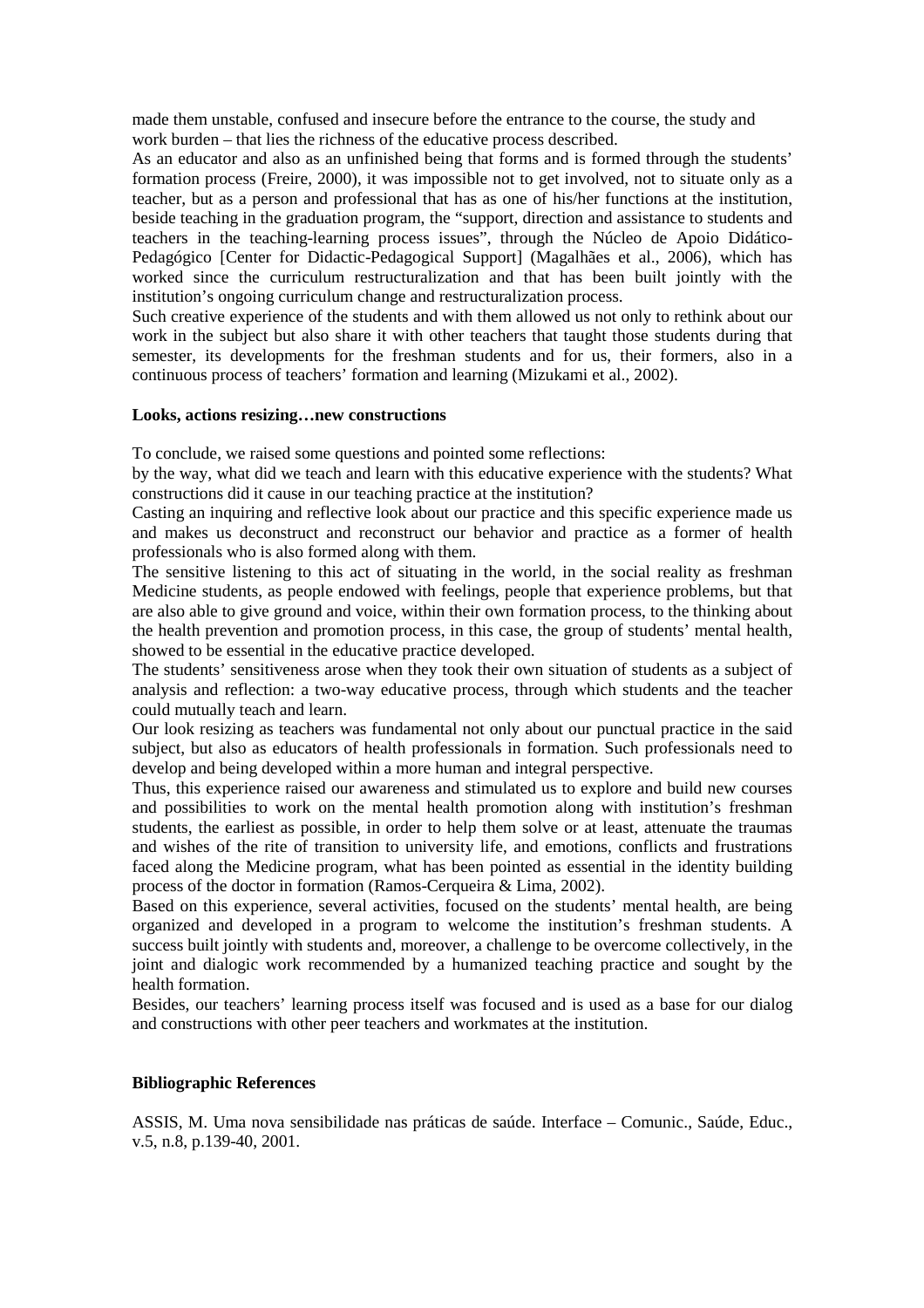BAREA L.M.; MAGALHÃES, C.R.; CASTRO, E.C.; TRINDADE, C. S.; PELLANDA, L.C. SANTOS, E.F.S.l. A formação continuada de docentes do ensino superior em saúde: desafios e perspectivas de uma experiência no próprio local de trabalho. Rev. Dig. Educ. Permanente em Saúde, v.29, n.2, supl.1, p.157-8, 2005.

BOGDAN, R.; BIKLEN, S. Investigação qualitativa em educação: uma introdução à teoria e aos métodos. Porto: Porto Editora, 1994.

FREIRE, P. Pedagogia da autonomia: saberes necessários à prática educativa. São Paulo: Paz e Terra, 2000.

\_\_\_\_\_\_. A educação e o processo de mudança social. In: \_\_\_\_\_\_\_. Educação e mudança. 2. ed. Rio de

Janeiro: Paz e Terra, 1979. p.27-41.

GARCIA, M.A.A. Saber, agir e educar: o ensino-aprendizagem em serviços de saúde. Interface – Comunic., Saúde, Educ., v.5, n.8, p.89-100, 2001.

GONCALVES, A.M.; PERPÉTUO, S.C. Barquinhas do sentimento. In: (Orgs.). Dinâmica de grupos na formação de lideranças. Rio de Janeiro: DP&A Editora, 2002. p.90-1.

LAMPERT, J.B. Tendências e mudanças na formação médica no Brasil: tipologia das escolas. São Paulo: Hucitec/Abem, 2002.

LUDKE, M.; ANDRÉ, M.E.D.A. Pesquisa em educação: abordagens qualitativas. São Paulo: EPU, 1986.

MAGALHÃES, C.R.; STENZEL, L.M.; COSTA, B.M. Núcleo de Apoio Psicopedagógico: elementos de um percurso. Rev. Bras. Educ. Méd., v.30, n.2, compl. 1, p.3, 2006.

MELO, C.M.R. As atividades lúdicas são fundamentais para subsidiar o processo de construção do conhecimento (continuação). Inf. Filos., v.2, n.1, p.128-37, 2005.

MIZUKAMI, M.G.N.; REALI, A.M.M.R.; REYES, C.R.; MARTUCCI, E.M.; LIMA, E.F.; TANCREDI, R.M.S.P.; MELLO, R.R.. Escola e aprendizagem da docência: processos de investigação e formação. São Carlos: EdUFSCar, 2002.

MIZUKAMI, M.G.N.; REALI, A.M.M.R.; REYES, C.R.; LIMA, E.F.; MARTUCCI, E.M.; ABIB, M.L.V.S.;

MELLO, R.R.; TANCREDI, R.M.S.P. A reflexão sobre a ação pedagógica como estratégia de modificação da escola pública elementar numa perspectiva de formação continuada no local de trabalho. In: ENCONTRO NACIONAL DE DIDÁTICA E PRÁTICA DE ENSINO, 9., 1998, Águas de Lindóia. Anais II... Águas de Lindóia, 1998. v.2, p.490-509.

RAMOS-CERQUEIRA, A.T.A.; LIMA, M.C.P. A formação da identidade do médico: implicações para o ensino de graduação em Medicina. Interface – Comunic., Saúde, Educ., v.6, n.11, p.107-16, 2002.

SCHÖN, D. Formar professores como profissionais reflexivos. In: NÓVOA, A. (Org.) Os professores e sua formação. Lisboa: Dom Quixote, 1993. p.77-91.

TORRES, H.C.; HORTALE, V.A.; SCHALL, V. A experiência de jogos em grupos operativos na educação em saúde para diabéticos. Cad. Saúde Pública, v.19, n.4, p.1039-47, 2003.